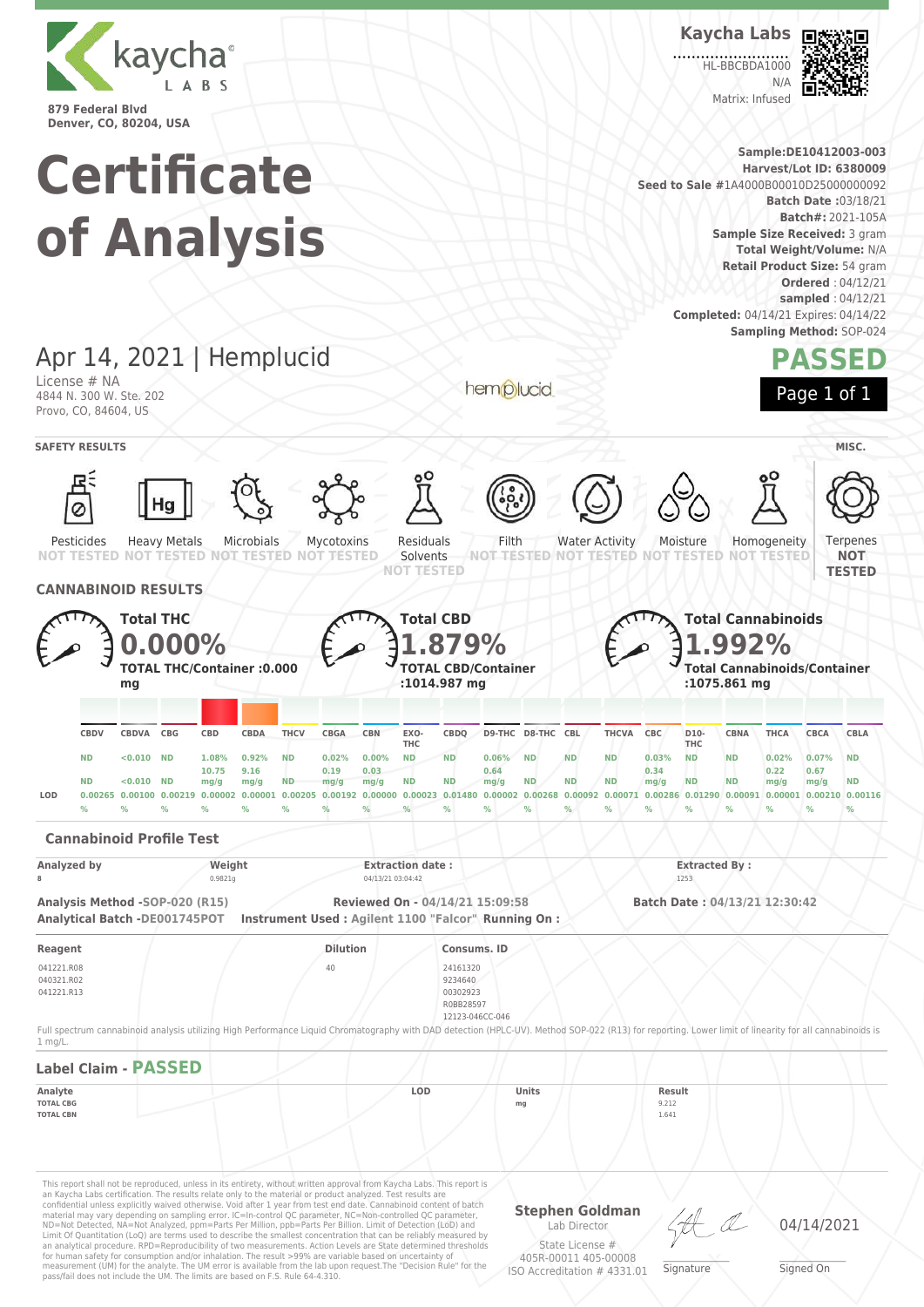

**Kaycha Labs**

**HL-BBCBDA1000** N/A Matrix: Infused



**Sample:DE10412003-004 Harvest/Lot ID: 6380009 Seed to Sale #**1A4000B00010D25000000092 **Batch Date :**03/18/21 **Batch#:** 2021-105A **Sample Size Received:** 3 gram **Total Weight/Volume:** N/A **Retail Product Size:** 54 gram **Ordered** : 04/12/21 **sampled** : 04/12/21 **Completed:** 04/15/21 Expires: 04/15/22 **Sampling Method:** SOP-024

## **PASSED**

Apr 15, 2021 | Hemplucid

**Certificate**

**of Analysis**

License # NA 4844 N. 300 W. Ste. 202 Provo, CO, 84604, US

hemplucid



**SAFETY RESULTS** / **MISC.** 































Moisture

**Terpenes NOT TESTED**

Pesticides **NOT TESTED** Heavy Metals **PASSED** Microbials

**PASSED**

Mycotoxins **NOT TESTED** Residuals Solvents

**NOT TESTED**

Filth **NOT TESTED NOT TESTED NOT TESTED NOT TESTED** Water Activity



This report shall not be reproduced, unless in its entirety, without written approval from Kaycha Labs. This report is<br>an Kaycha Labs certification. The results relate only to the materal or product analyzed. Test results

### **Stephen Goldman**

Lab Director State License # 405R-00011 405-00008 ISO Accreditation # 4331.01

HA

04/15/2021

\_\_\_\_\_\_\_\_\_\_\_\_\_\_\_\_\_\_\_ Signed On